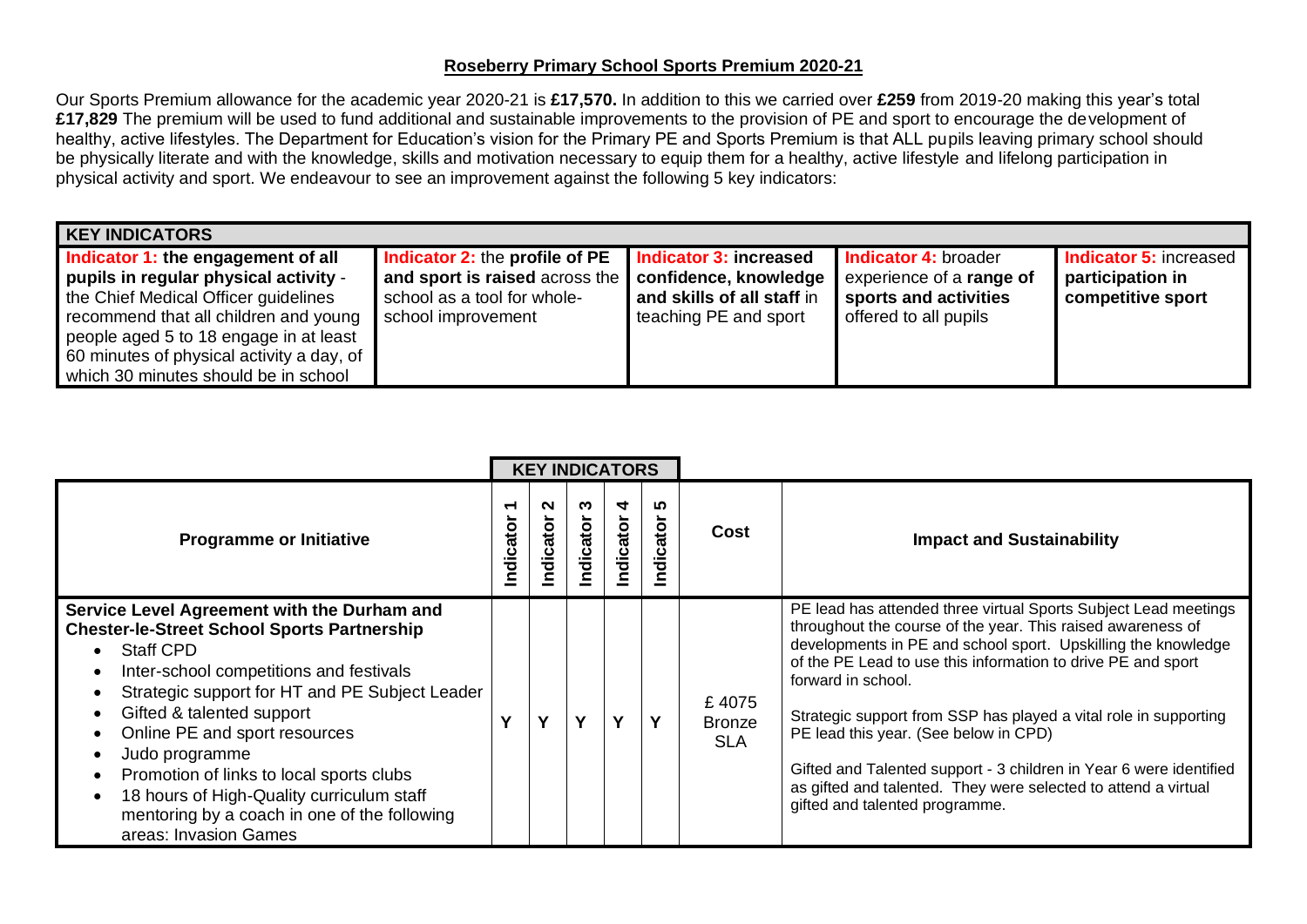| 18 hours of High-Quality curriculum staff<br>mentoring by a Dance coach<br>1 full day of playground/sports leadership<br>training, to be delivered in your school by SSP<br>staff.                                                                                                                                                                                                                                                                                                                                                                                                                                                                  |   |   |   |   |   |                               | The PE Lead informed all staff of the online support available,<br>staff commented on the helpfulness of this when planning and<br>delivering PE lessons.<br>We have been unable to attend any Inter-school competitions<br>due to COVID-19 Pandemic.<br>Pupils in Years 3, 4 and 6 competed in virtual 'The Durham Dash'<br>in June 2021.<br>The Judo taster day - cancelled due to COVID-19 Pandemic.<br>18hours of high quality coaching was cancelled due to COVID 19<br>Pandemic. The dance coach provided high quality<br>resources/videos to support the high quality teaching of dance.<br>Playground/sports leadership training - cancelled due to COVID<br>19 Pandemic. High quality resources were provided by SSP and<br>will be used next year to train our new leaders when bubbles<br>should hopefully be allowed to mix once again.                                                                                                                                                                   |
|-----------------------------------------------------------------------------------------------------------------------------------------------------------------------------------------------------------------------------------------------------------------------------------------------------------------------------------------------------------------------------------------------------------------------------------------------------------------------------------------------------------------------------------------------------------------------------------------------------------------------------------------------------|---|---|---|---|---|-------------------------------|-----------------------------------------------------------------------------------------------------------------------------------------------------------------------------------------------------------------------------------------------------------------------------------------------------------------------------------------------------------------------------------------------------------------------------------------------------------------------------------------------------------------------------------------------------------------------------------------------------------------------------------------------------------------------------------------------------------------------------------------------------------------------------------------------------------------------------------------------------------------------------------------------------------------------------------------------------------------------------------------------------------------------|
| Hire a PE apprentice to develop active play times<br>and support within the curriculum.<br>Deliver fundamental movement programme.<br>$\bullet$<br>The programme is focused on developing<br>fundamental movement which will allow pupils<br>to access the PE curriculum/sporting activities<br>in future years.<br>To continue to develop the Active 30 initiative<br>throughout the school.<br>To deliver warm up and support staff with the<br>delivery of PE lessons.<br>To deliver after school clubs throughout the<br>school with particular focus on KS1.<br>To coach rugby and football to develop the<br>school rugby and football teams. | Y | Y | Y | Y | Y | £12,614<br>(Apri<br>December) | Sports Apprentice has worked alongside all class teachers to<br>enhance the delivery of curriculum P.E and school sport by:<br>delivering warmups and cool downs in P.E. lessons<br>recommending warmup and cool down activities to enhance<br>$\bullet$<br>lesson delivery<br>Supporting staff in planning and delivery of PE lessons<br>Coordinating, 'Let's Get Sweaty' Fitness Sessions. These<br>sessions enabled children to become physically active during<br>playtimes and lunchtimes.<br>Supporting the organisation and delivery of intra-<br>competitions within school,<br>$\bullet$<br>Leading fundamental movement intervention with those most<br>in need in EYFS. This has had a huge impact and staff<br>have continued the intervention as our apprentice is no<br>longer working at our school.<br>Providing support and encouragement to small groups of<br>disengaged pupils and pupils with additional needs.<br>Rugby and Football leagues - cancelled this year due to<br>COVID 19 Pandemic. |
| <b>Sports Equipment</b><br>Equipment for lunchtime supervisors and<br>sports leaders to encourage more physical<br>activity at break and lunchtimes.                                                                                                                                                                                                                                                                                                                                                                                                                                                                                                | Y | Y |   | Y |   | £1,000<br>£813.95<br>spent    | Teachers are now well equipped and can teach high quality<br>lessons.<br>A wide range of playground equipment was ordered to further<br>develop active playtimes at Roseberry. Pupils were involved in                                                                                                                                                                                                                                                                                                                                                                                                                                                                                                                                                                                                                                                                                                                                                                                                                |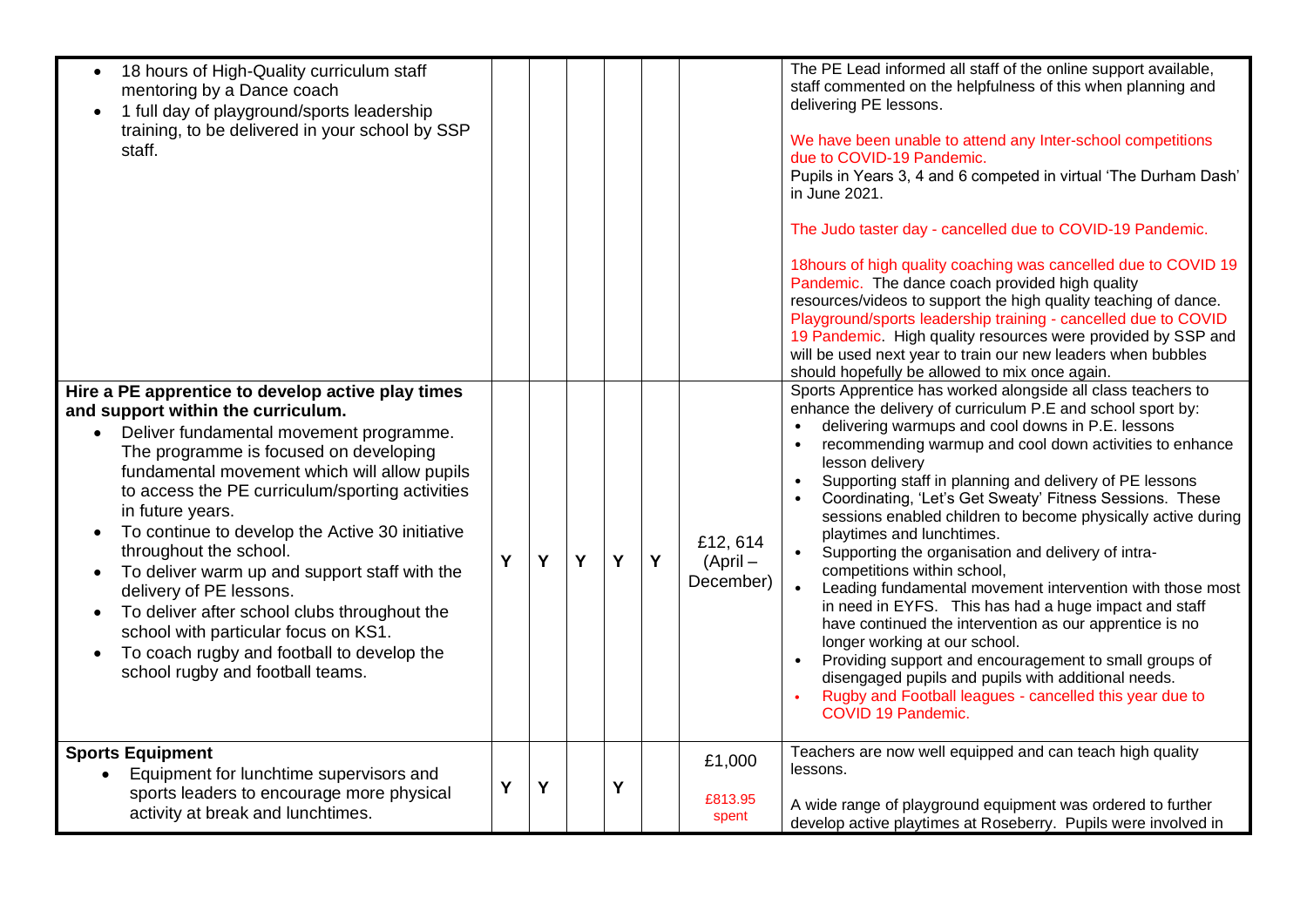| Equipment for physical activity sessions to<br>$\bullet$<br>target children being active for 30+ minutes<br>per day.<br>Curriculum PE equipment to ensure a high -<br>$\bullet$<br>quality PE lessons can be delivered by staff. |  |   |   |   |                                                                                      | the decision making of what to order encouraging them to be<br>more involved at playtimes and to continue doing so.<br>Children are now able to play a range of games at playtimes and<br>lunchtimes encouraging them to be active as much as possible.<br>Many children are now playing these games independently and<br>not requiring the guidance of an adult.<br>After discussion with pupils, it has been noted that children are<br>enjoying playtime and are seeing the benefits of being active at<br>these times.<br>We have implemented the daily mile. Baseline assessments<br>were completed at the beginning and at the end of the year and<br>we have noticed a considerable increase in the length of time<br>pupils are able to run for. |
|----------------------------------------------------------------------------------------------------------------------------------------------------------------------------------------------------------------------------------|--|---|---|---|--------------------------------------------------------------------------------------|----------------------------------------------------------------------------------------------------------------------------------------------------------------------------------------------------------------------------------------------------------------------------------------------------------------------------------------------------------------------------------------------------------------------------------------------------------------------------------------------------------------------------------------------------------------------------------------------------------------------------------------------------------------------------------------------------------------------------------------------------------|
| <b>After School Clubs</b><br>Employ coach to a deliver after school club<br>from Spring term onwards.                                                                                                                            |  |   | Y | Y | £140<br>money not<br>spent due to<br>Government<br>restrictions or<br>school closure | Due to COVID 19, we chose not to employ a coach to deliver<br>after school clubs. Staff within bubbles delivered their own clubs<br>during Summer term.<br>Yr1/2 Bubble - multi-sports - 33% attendance<br>Y1/2 Bubble - Dance - 33% attendance<br>Yr3/4 bubble - multi-sports (1) 34% attendance<br>Yr3/4 bubble multi-sports (2) 31% attendance<br>Yr5/6 bubble tag rugby - 42% attendance<br>Yr5/6 bubble football - 38% attendance<br>Yr5/6 bubble dodgeball - 48% attendance<br>School took the difficult decision to prohibit the use of external<br>coaches to deliver after school clubs due to COVID 19.                                                                                                                                        |
| <b>CPD for Staff</b><br>Staff to receive CPD externally and internally<br>using external providers to raise knowledge and<br>confidence in the delivery of high-quality PE<br>lessons.                                           |  | Y |   |   | £100<br>Money not<br>spent due to<br>Government<br>restrictions or<br>school closure | PE CPD - Year 6 in dance (support ended up being delivered<br>virtually due to COVID 19 pandemic). The impact has been<br>increased knowledge and confidence in delivering high quality<br>PE. The members of staff have provided feedback and support to<br>staff throughout school where relevant.<br>PE Lead has attended 3/3 PE Coordinator meetings (virtually due<br>to COVID 19 Pandemic) and has been provided with information<br>regarding the development of PE and sport<br>• Inter-school competitions and festivals confidence in<br>delivering areas of PE.<br>Increased pupil participation in School Games.<br>Gifted and Talented virtual programmes for pupils.                                                                       |